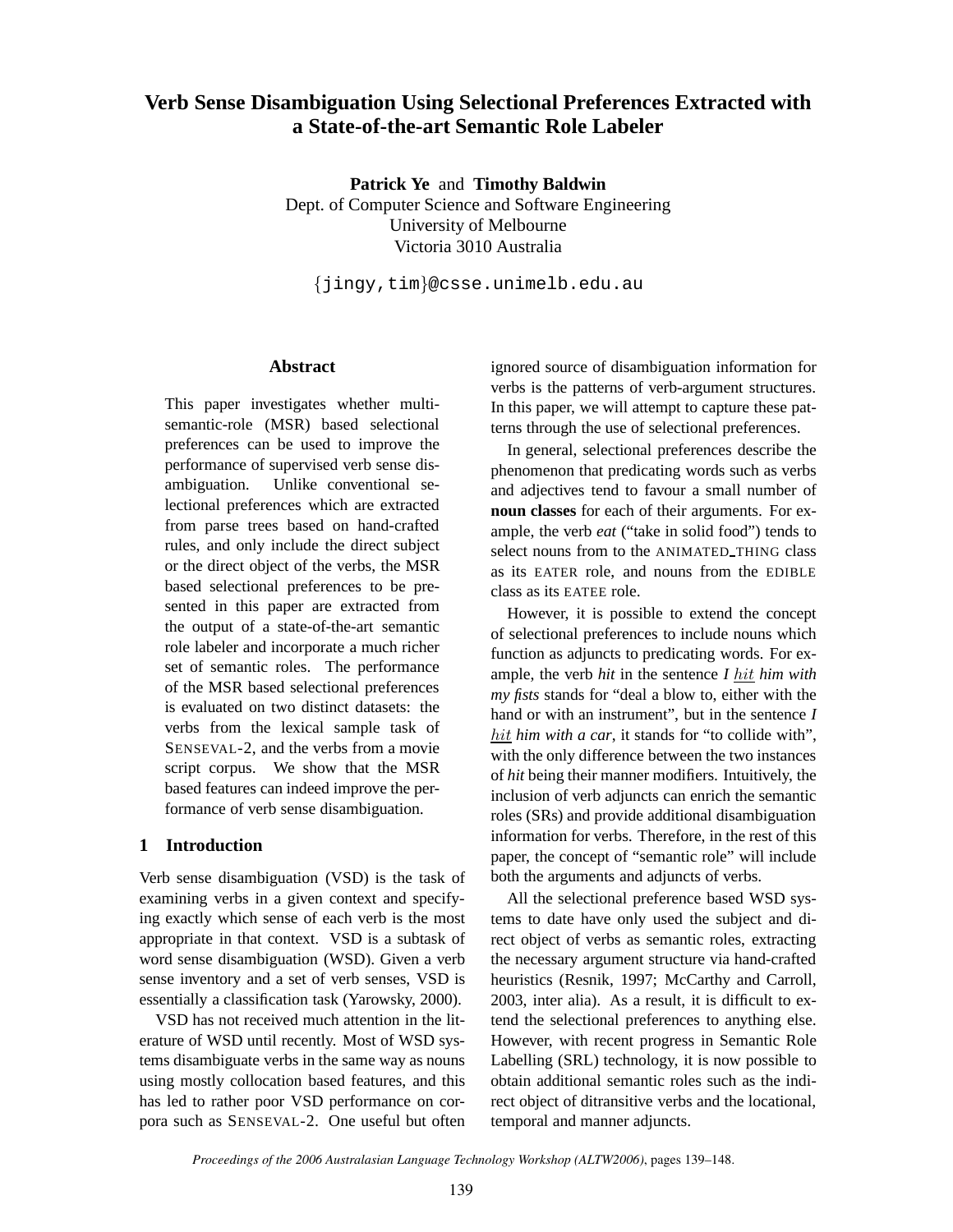Given the lack of research in VSD using multisemantic-role based selectional preferences, the main contribution of the work presented in this paper is to show that it is possible to use the multi-semantic-role based selectional preferences extracted using the current state-of-the-art SRL systems to achieve a certain level of improvement for verb VSD. We also give detailed descriptions for all the features, feature selection algorithms and the tuning of the machine learner parameters that we have used in the construction of our VSD system, so that our system can be easily reproduced.

The remainder of this paper is organized as follows: we first introduce the framework for constructing and evaluating the VSD systems in Section 2; we then give detailed descriptions of all the feature types that we experimented with during our research in Section 3; Section 4 introduces the two datasets used to train and evaluate the features; the feature selection algorithms are presented in Section 5; the results of our experiments are presented in Section 6; and finally we conclude in Section 7.

### **2 VSD Framework**

There are three components in our VSD Framework: extraction of the disambiguation features from the input text (feature extraction), selection of the best disambiguation features with respect to unknown data (feature selection), and the tuning of the machine learner's parameters. Since feature extraction is explained in detail in Section 3, we will only disscuss the other two components here.

Within our framework, feature selection is performed only on the training set. We first use the feature selection algorithms described in Section 5 to generate different feature sets, which are used to generate separate datasets. We then perform cross validation (CV) on each dataset, and the feature set with the best performance is chosen as the final feature set.

The machine learning algorithm used in our study is Maxium Entropy (MaxEnt: Berger et al.  $(1996)^1$ ). MaxEnt classifiers work by modelling the probability distribution of labels with respect to disambiguation features, the distribution of which is commonly smoothed based on a Gaus-

sian prior. Different values for the Gaussian prior often lead to significant differences in the classification of new data, motivating us to include the tuning of the Gaussian prior in VSD framework.<sup>2</sup>

The tuning of the Gaussian prior is performed in conjunction with the feature selection. The CV for each feature set is performed multiple times, each time with a different parameterisation of the Gaussian prior. Therefore, the final classifier incorporates the best combination of feature set and parameterisation of the Gaussian prior for the given dataset.

### **3 Features Types**

Since selectional preference based WSD features and general WSD features are not mutually exclusive of each other, and it would be less convincing to evaluate the impact of selectional preference based features without a baseline derived from general WSD features, we decided to include a number of general WSD features in our experiments. The sources of these features include: Part-of-Speech tags extracted using a tagger described in Gimnez and Mrquez (2004); parse trees extracted using the Charniak Parser (Charniak, 2000); chunking information extracted using a statistical chunker trained on the Brown Corpus and the Wall Street Journal (WSJ) section of the Penn Treebank (Marcus et al., 1993); and named entities extracted using the system described in Cohn et al. (2005).

#### **3.1 General WSD Features**

There are 3 broad types of general WSD features: n-gram based features of surrounding words and WordNet noun synsets, parse-tree-based syntactic features, and non-parse-tree based syntactic features.

#### **3.1.1** N**-gram based features**

The following  $n$ -gram based features have been experimented with:

**Bag of Words** Lemmatized open class words in the entire sentence of the target verb. Words that occur multiple times are only counted once.

**Bag of Synsets** The WordNet (Fellbaum, 1998) synsets for all the open class words in the entire

<sup>&</sup>lt;sup>1</sup>We used Zhang Le's implementation which is available for download at http://homepages.inf.ed. ac.uk/s0450736/maxent toolkit.html

 $2$ We experimented with the following settings for the standard deviation (with a mean of 0) of the Gaussian prior in all of our experiments: 0.1, 0.5, 1.0, 5.0, 10.0, 50.0, 100.0, 500.0, 1000.0.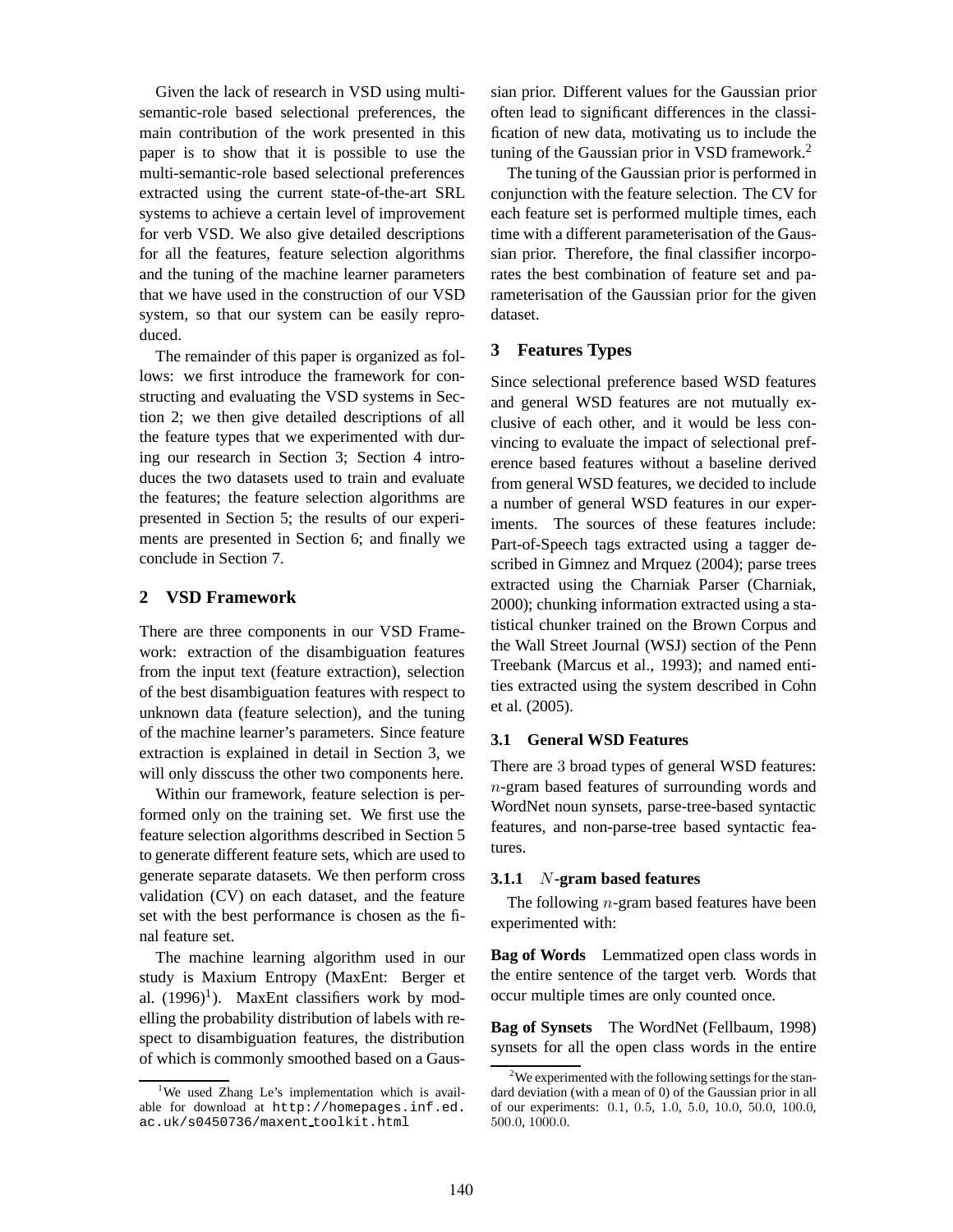sentence; hypernyms for nouns and verbs are also included.

**Bag of POS Tags** The POS tag of each word within a window of 5 words surrounding the target verb, paired with its relative position and treated as a separate binary feature.

**Bag of Chunk Tags** The chunk tags (in Inside-Outside-Beginning (IOB) format: Tjong Kim Sang and Veenstra (1999)) surrounding and including the target verb within a window of 5 words, paired with their relative positions.

**Bag of Chunk Types** The chunk types (e.g. NP, VP) surrounding and including the target verb within a window of 5 words.

**Bag of Named Entities** The named entities in the entire sentence of the target verb.

**Left Words** Each lemmatized word paired with its relative position to the left of the target verb within a predefined window.

**Right Words** Each lemmatized word paired with its relative position to the right of the target verb within a predefined window.

**Surrounding Words** The union of **Left Words** and **Right Words** features.

**Left Words with Binary Relative Position** Each lemmatized word and its position<sup>3</sup> to the left of the target verb within a predefined window.

**Right Words with Binary Relative Position** Each lemmatized word and its binary position to the right of the target verb within a predefined window.

**Surrounding Words with Binary Relative Position** The union of **Left Words with Binary Position** and **Right Words with Binary Position** features.

**Left POS-tags** The POS tag of each word to the left of the target verb within a predefined window, paired with its relative position.

**Right POS-tags** The POS tag of each word to the right of the target verb within a predefined window is paired with its relative position.

## **Surrounding POS Tags** The Union of the **Left POS-tags** and **Right POS-tags** features.

It may seem redundant that for the same window size, the Surrounding-Words (POS) features are the union of the Left-Words (POS) features and the Right-Words (POS) features. However, this redundancy of features makes it convenient to investigate the disambiguation effectiveness of the word collocations before and after the target verb, as well as the syntactic pattern before and after the target verb. Furthermore, we have also experimented with different window sizes for the Surrounding-Words (POS), Left-Words (POS) and Right-Words (POS) to determine the most appropriate window size.<sup>4</sup>

### **3.1.2 Parse tree based features**

The parse tree based syntactic features are inspired by research on verb subcategorization acquisition such as Korhonen and Preiss (2003), and are intended to capture the differences in syntactic patterns of the different senses of the same verb. Given the position of the target verb  $v$  in the parse tree, the basic form of the corresponding parse tree feature is just the list of nodes of  $v$ 's siblings in the tree. Figure 1 shows the parse tree for a sentence containing the ambiguous verb *call*. Given the position of the target verb *called* in the parse tree, the basic form of the features that can be created will be (NP,PP). However, there are 3 additional types of variations that can be applied to the basic features. The first variation is to include the relative positions of the sibling node types as part of the feature: this variation will change the basic feature for *call* to  $\{(1, NP), (2, PP)\}$ . The second variation is to include the binary relative direction of the siblings to the target verb as part of the feature, i.e. is the sibling to the left or right of the target verb: this variation will change the basic feature for *call* to  $\{(right,NP),(right,PP)\}.$ The third variation is to include the parent node type as part of the sibling node type to add more information in the syntactic pattern. Figure 2 shows what the original parse tree looks like when every nonterminal is additionally annotated with its parent type. Since the third variation is compatible with the first two variations, we decided to combine them to create the following parse tree

<sup>&</sup>lt;sup>3</sup>All words to the left of the target verb are given the "left" position, and all the to the right of the target verb are given the "right" position.

<sup>&</sup>lt;sup>4</sup>In the ranking based evaluation method described in Section 5, only the Surrounding-Words (POS) feature types with the largest window size are used.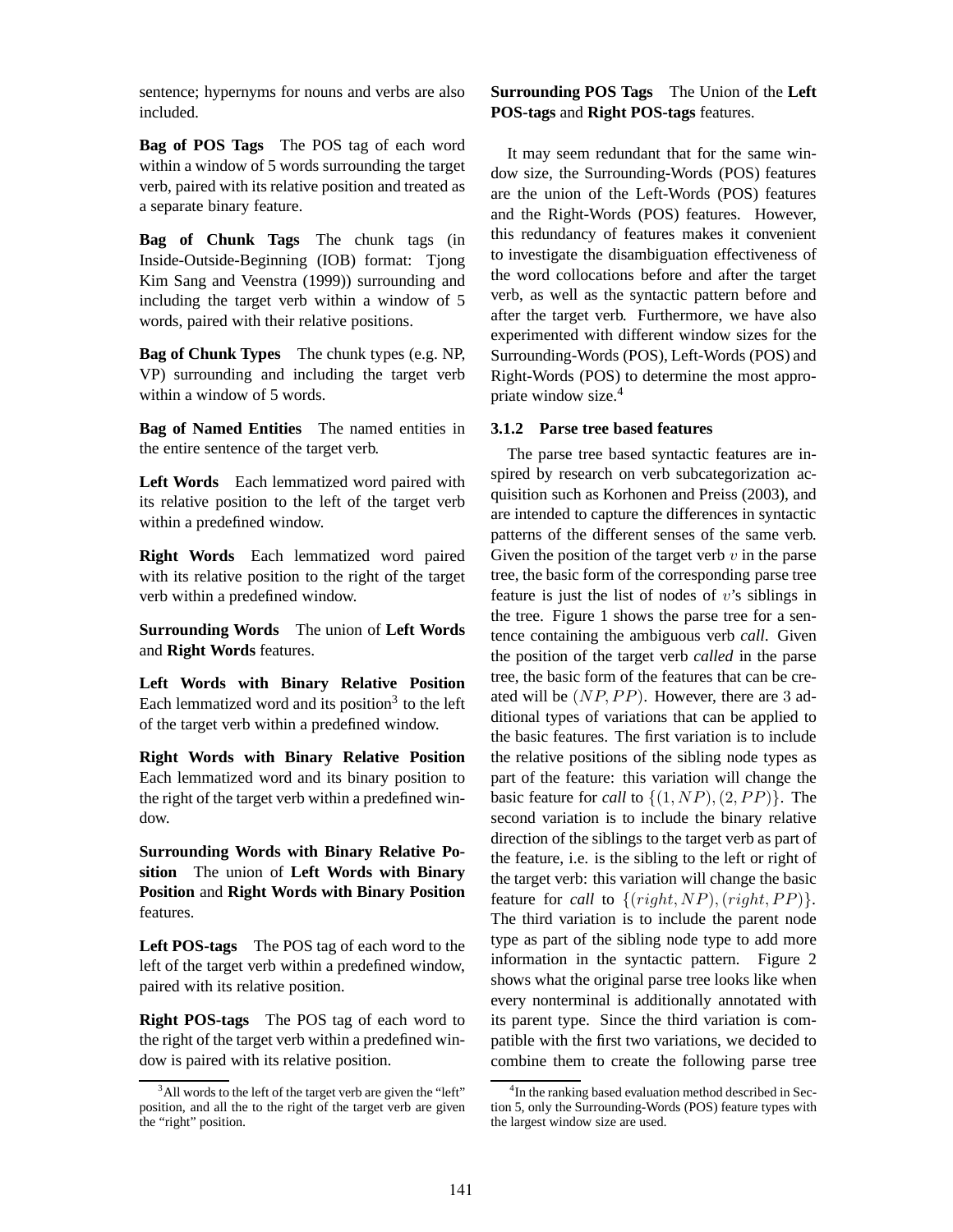based features:

**Type 1** Original sibling node types (zero level of parent node annotated) with relative positions.

**Type 2** Original sibling node types with relative binary directions.

**Type 3** One level of parent-node-annotated sibling node types with relative positions. Using the *call* example, this feature will be  $\{(1, VP-NP), (2, VP-PP)\}.$ 

**Type 4** One level of parent-node-annotated sibling node types with relative binary directions. Using the *call* example, this feature will be {(right, *VP-NP*),(right, *VP-PP*)}.

**Type 5** Two levels of parent-node-annotated sibling node types with relative positions.

**Type 6** Two levels of parent-node-annotated sibling node types with relative binary directions.

On top of the 6 types of purely syntactic based parse tree features, there is an additional type of parse tree based feature designed to capture the **verb-argument structure** of the target verb. The type of features only cover four particular types of parse tree nodes which are immediately after the pre-terminal node of the target verb. The four types of parse tree nodes are: ADVP, NP, PP and clausal nodes.

For an ADVP node, we extract its head adverb H ADV , and treat the tuple of (**ADVP**, H ADV ) as a separate binary feature.

For an NP node, we first extract its head nouns, then replace each head noun with its WordNet synsets and the hypernyms of these synsets, and treat each of these synsets as a separate binary feature. In order to cover the cases in which the head noun of a NP node is a quantity noun, e.g. *a glass of water*, the head nouns of PPs attached to the NP nodes are also included as head nouns. Furthermore, head nouns which are named entities identified by the system described in Cohn et al. (2005) are replaced by appropriate WordNet synsets.

For a PP node, we first extract its head preposition, then we extract the head noun synsets in the same way as the NP node, and finally we combine each synset with the head preposition to form a separate binary feature.

For a clausal node which is an SBAR, we extract the list of node types of its direct children

and arrange them in their original order, and treat this list as a single binary feature.

For a clausal node which is not an SBAR, but has a single non-terminal child node, we first extract the type of this child node, then we extract the list of node types for the children of this child node. The tuple of (child-node-type, list-ofgrandchildren-node-types) is then treated as a separate binary feature.

#### **3.1.3 Non-parse tree based syntactic features**

There are 3 types of non-parse-tree based syntactic features:

**Voice of the verb** The voice of the target verb (active or passive).

**Quotatives** Verbs that appear in directly quoted speech have a greater likelihood of occurring in the imperative and losing the surface subject, e.g. *"Call the police!"*. We therefore include this as a standalone feature.

**Additional Chunk based features** A number of additional chunk based features are also used to capture the phrase level localized syntactic and collocation patterns from the context to the right of the target verb within a window of between 3 and 10 chunks. For example, using a window of 7, for the verb *kick* in the sentence: *[I/PRP]NP [***kicked***/VBD]VP [him/PRP]NP [out/IN of/IN]PP [the/DT door/NN]NP [through/IN]PP [which/WDT]* $_{NP}$  *[he/PRP]* $_{NP}$  *[came/VBD]* $_{VP}$ , the first 7 chunks after the chunk that contains **kick** will be used for feature extraction. These additional chunk based features are:

**Chunk-type-sequence** The concatenation of all the relevant chunk types. For example, using the above *kick* example, this feature will be **NP PP NP PP NP NP VP**.

**Regular expression (RE) representation of the chunk types** The consecutive identical chunk types in the **Chunk-typesequence** feature merged into a single symbol. For example, the chunk-type-sequence of **NP PP NP PP NP NP VP** will be represented as **NP PP NP PP NP+ VP**.

**First word of each chunk with the chunk type** The list that contains the first word of each chunk will be treated as a separate binary feature. With the *kick* example, this feature would be **him out the through which he came**.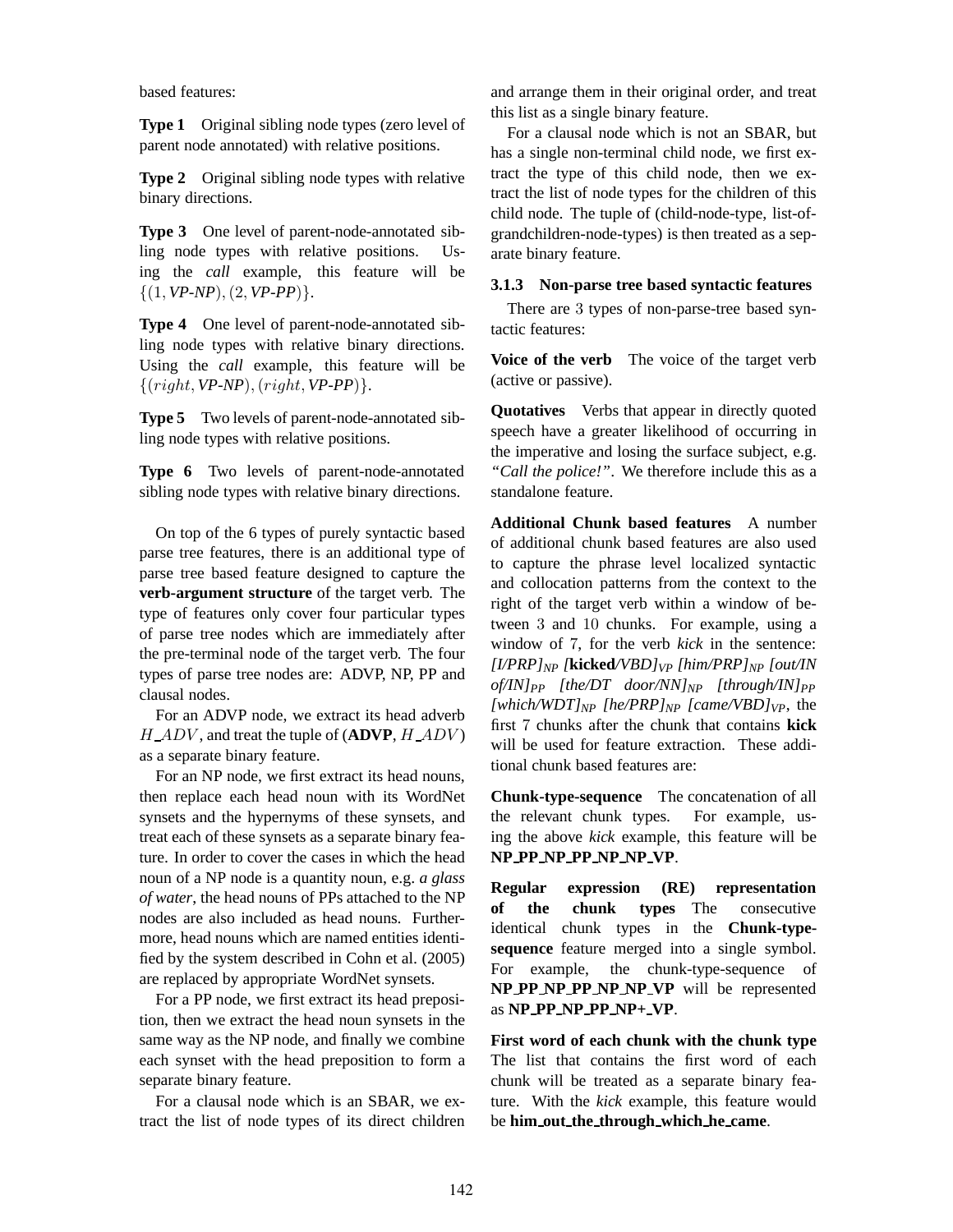

Figure 1: Basic parse tree feature example



Figure 2: One level parent annotated parse tree

**Last word of each chunk with the chunk type** The list that contains the last word of each chunk will be treated as a separate feature. With the *kick* example, this feature would be **him of door through which he came**.

**First POS tag of each chunk with the chunk type** The list that contains the first POS tag of each chunk will be treated as a separate feature. With the *kick* example, this feature would be **PRP IN DT IN WDT PRP VBD**.

**Last POS tag of each chunk with the chunk type** The list that contains the last POS tag of each chunk will be treated as a separate feature. With the *kick* example, this feature would be **PRP IN NN IN WDT PRP VBD**.

**Chunk-type-sensitive combinations** This feature is created by merging the chunk types and some additional information associated with the chunks. If a chunk is a PP, then the head preposition will also be part of the feature; if a chunk is an NP and the head word is a question word (*who, what, when, how, where* or *why*), the head word itself will be part of the feature, but if the head word is not a question word, its POS tag will be part of the feature; if a chunk is a VP, then the POS tag of the head verb will be part of the feature. Using the above *kick* example, this feature will be: **(NP, PRP) (PP, out) (NP, NN) (PP, through) (NP, which) (NP, PRP) (VP, VBD)**.

#### **3.2 Selectional Preference Based Features**

We used the ASSERT<sup>5</sup> system (Hacioglu et al., 2004) to extract the semantic roles from the target sentences. The following selectional preference based features have been experimented with:

**WordNet synsets of the head nouns of the SRs** For each semantic role, the WordNet synsets of its head noun, paired with the corresponding semantic role.

**Semantic role's relative positions** These features are designed to capture the syntactic patterns of the target verb and its semantic roles. The relative position is set up such that the first semantic role to the left of the target verb will be given the position of  $-1$ , and the first one to the right will be given the position of  $+1$ .

**Lemmatized head noun of each semantic role** Similar to the synset features, each semantic role is also paired with its head noun.

<sup>&</sup>lt;sup>5</sup>We used version 1.4b of this system which can be downloaded from http://oak.colorado.edu/assert/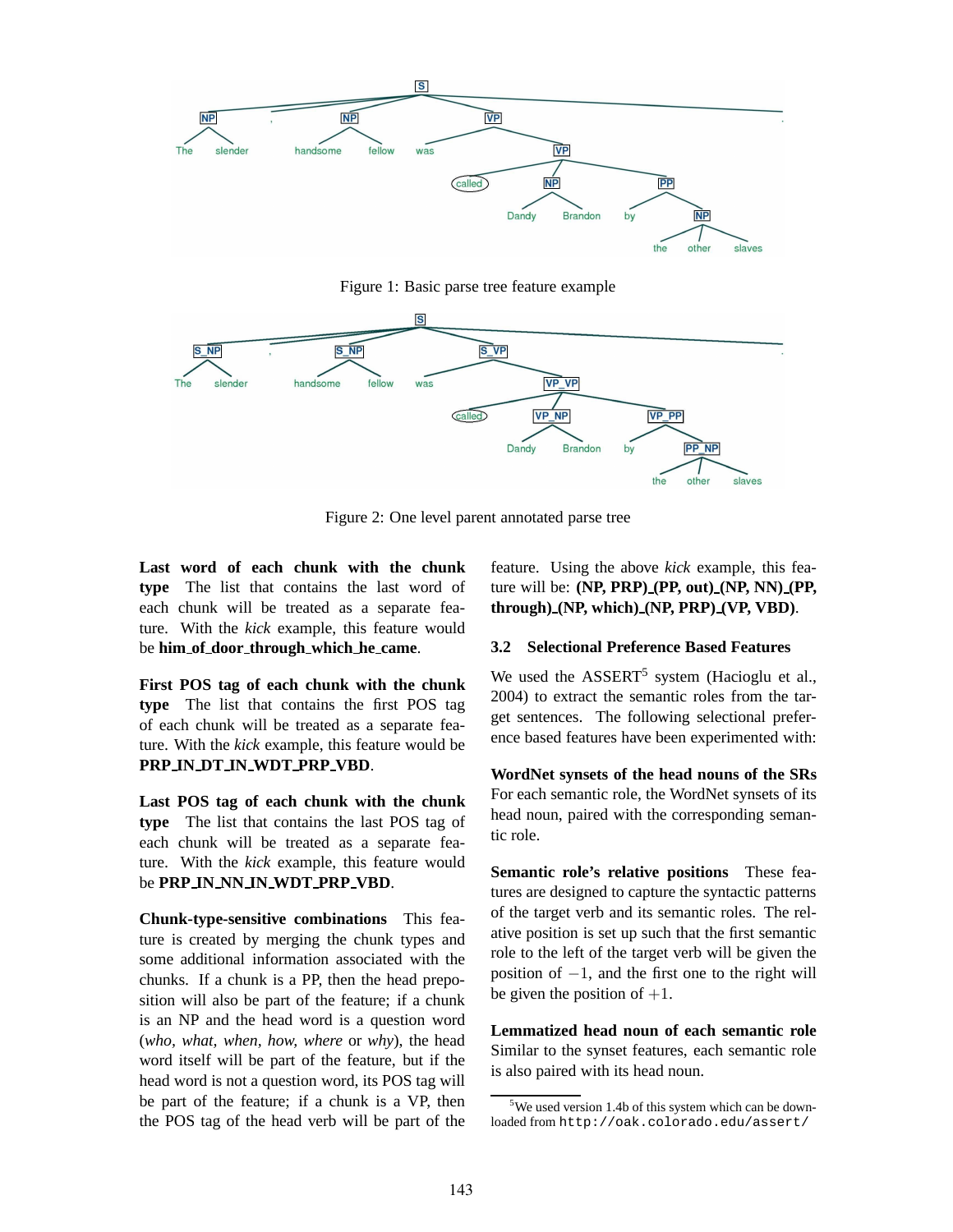**Preposition of the adjunct semantic role** If there is an adjunct semantic role which is also a prepositional phrase, the preposition is also paired with the semantic role.

## **4 Evaluation Datasets**

We used two datasets based on distinct text genres to examine the effectiveness of the multisemantic-role based selectional preferences: the verb dataset from the English lexical-sample subtask of SENSEVAL-2, and a manually sense tagged movie script corpus (MSC).<sup>6</sup> The SENSEVAL-2 data contains 28 polysemous verbs, and 3564 training instances. The movie script corpus contains 8 sense labelled verbs and 538 training instances. Table 1 outlines the composition of the movie script corpus dataset.

The sense tagged movie script corpus is important because it is an integral part of a broader NLP project which aims to generate computer animation by interpreting movie scripts. Since most of the actions in movie scripts are described by verbs, we believe it is necessary to investigate whether knowing the senses of the verbs can improve the accuracy of the animation generation.

The movie script corpus was hand-tagged by two annotators according to WordNet 2.0 senses, and the differences in the annotation were arbitrated by a third judge. Compared with the SENSEVAL-2 data, which comes from the Brown Corpus, the sentences in the movie script corpus tend to be shorter because they describe certain actions to be performed in the movie. Example sentences from this corpus include the following:

- 1. A rubber dart hits the glass and drops into a trash can next to the door .
- 2. Neo slowly sets down his duffel bag and  $\frac{throws}{s}$  open his coat, revealing an arsenal of guns, knives, and grenades slung from a climbing harness.
- 3. Morpheus tries to  $look$  not sad.

### **5 Feature Selection Algorithms**

It has been observed that combining certain features together can lead to a decrease in classification accuracy, hence a feature selection process is deemed necessary. Due to the high numbers of individual binary features and feature types, it would be impractical to generate all possible combinations of the individual features or feature types. Therefore, we propose two automatic feature selection algorithms here: the individual feature ranking algorithm and feature type coverage algorithm.

### **5.1 Individual Feature Ranking Algorithm**

This algorithm is based on the work of Baldwin and Bond (2003) and works by first calculating the information gain (IG), gain ratio (GR) and Chisquare statistics (Chi) for each binary feature as 3 separate scores. Then, each score is separately used to rank the features in a way such that the greater the score, the higher the rank. Features which have the same value for a particular score are given the same rank. Once individual ranks have been determined for each feature, the ranks themselves are summed up and used as a new score which is then used to re-rank all the features one last time. This final ranking will be used to perform the feature selection.

Once the final ranking of the features has been calculated, we then generate separate feature sets using the top  $N$  percent ranked features, where  $N$ ranges from 0 to 100 with an increment of  $5<sup>7</sup>$  We evaluate these feature sets in Section 2.

### **5.1.1 Feature Type Coverage Algorithm**

The aim of this algorithm is to use the minimal number of feature **types** to generate the best performance. It works in the following way. First, we assign a unique ID to every training instance in the original training set. We then create a separate dataset for each individual feature type (e.g. **Bag Of Words**, **Left Words**, etc.) and evaluate them as per Section 2. Since the single-featuretyped datasets are all created from the same original training set, we can propagate the IDs of the original training instances to the testing instances in the held-out sets of the single-featuretyped datasets. Furthermore, as the CVs are stratified, we can calculate the accuracy of each feature type with respect to each training instance. For example, suppose the 10th training instance for the verb *hit* was correctly classified in the heldout set by the classifier trained with only the **verbargument structure** features, then the accuracy

<sup>&</sup>lt;sup>6</sup>The entire MSC dataset contains more than 250 movie scripts, but due to limited resources, only 3 scripts were sense tagged, and only 8 high frequency and highly polysemous verbs were chosen for this study.

 $7$ The top 0% feature set is replaced by the majority-class heuristic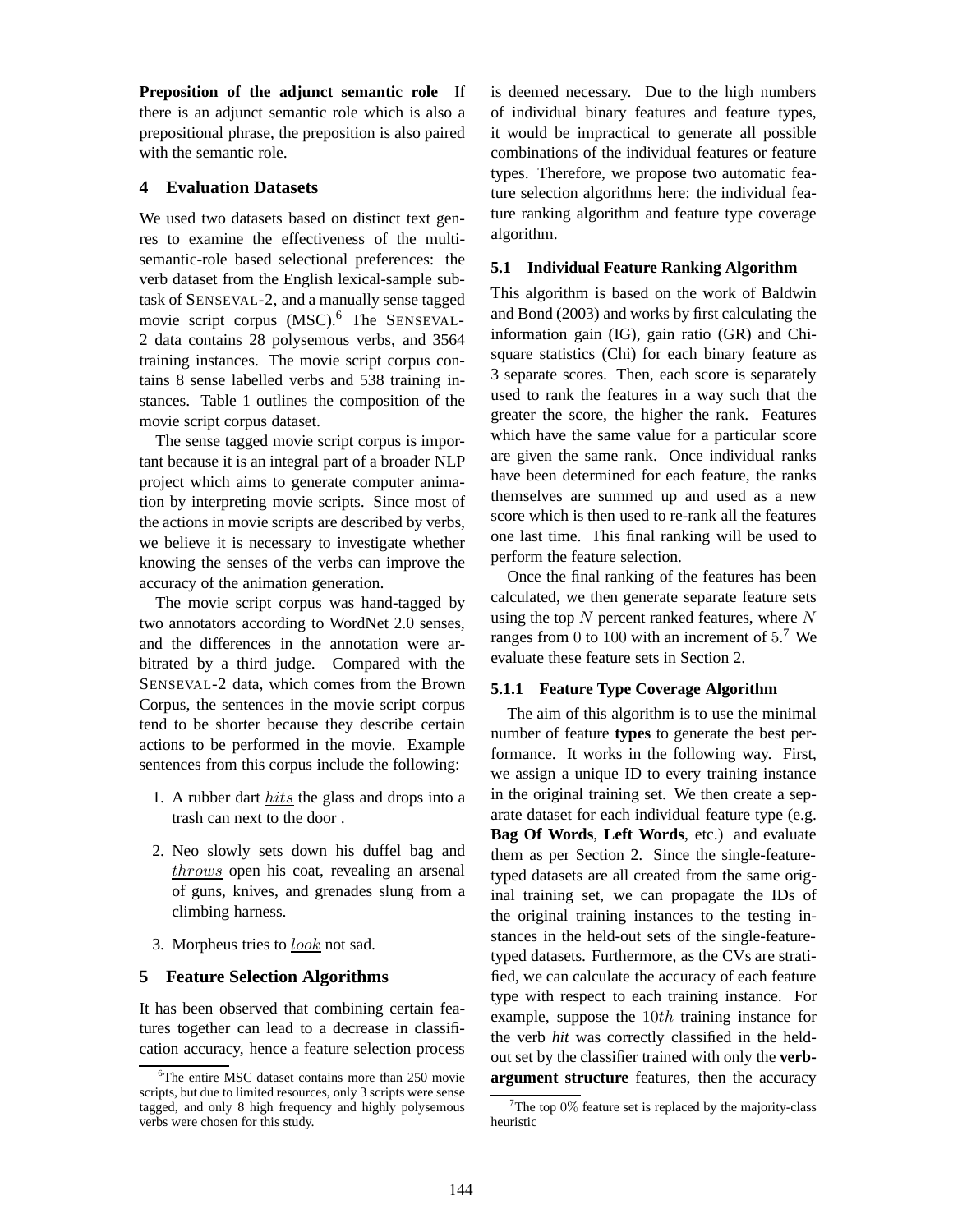| Verb  | Freq. in Sense<br><b>Tagged Corpus</b> | Freq. in<br>entire corpus | No. of Senses in<br>Sense Tagged Corpus | Majority<br>Class Ratio | Inter Annotator<br>Agreement |
|-------|----------------------------------------|---------------------------|-----------------------------------------|-------------------------|------------------------------|
| hit   | 32                                     | 1770                      |                                         | .438                    | .828                         |
| lift  | 31                                     | 1051                      |                                         | .548                    | .807                         |
| look  | 164                                    | 19480                     |                                         | .884                    | .963                         |
| pull  | 79                                     | 5734                      |                                         | .410                    | .744                         |
| stop  | 43                                     | 3025                      |                                         | .524                    | .917                         |
| take  | 54                                     | 8277                      | 14                                      | .370                    | .679                         |
| throw | 29                                     | 1940                      | 6                                       | .379                    | .724                         |
| turn  | 106                                    | 8982                      | 10                                      | .736                    | .953                         |

Table 1: Movie script corpus details

of **verb-argument structure** feature type on this particular training instance would be 1.0. With these training-instance-specific accuracies, we define the **coverage** of a feature type as a mapping from training instance IDs to their individual accuracies. We also use the sum of the accuracies of the individual data instance to assess the overall coverage of particular feature type with respect to a training set.

In order to assess the coverage of combined feature types, we define an additional procedure called *combine* for merging two coverages together to produce a new coverage. The details of this algorithm are shown in Algorithm 1.

On top of the coverages, we also calculate the **applicability** of each feature type as the percentage of held-out instances for which one or more features of that particular type can be extracted. The final phase of the feature selection algorithm is a process of greedily combining the coverages of feature types together until the coverage plateaus to a local maximum. This process is described in Algorithm 2.

### **6 Results and Discussion**

For the SENSEVAL-2 data, the feature selection algorithms were applied on the 10-fold cross validated training set and the chosen features type and the Gaussian smoothing parameters were applied to the test set. For the movie script corpus, the feature selection algorithms were applied to 5-fold nested cross validation of the entire dataset. The final cross validation results are reported here.<sup>8</sup> Furthermore, in order to measure the usefulness of the feature selection algorithm, we have also included results obtained using "Oracled" feature sets and Gaussian prior values which were tuned with re-

spect to the test data. More specifically, we collected the following information for our evaluation:

**Fully Oracled** Using both oracled feature sets and oracled Gaussian prior values.

**FS Oracled** Using oracled feature sets but automatically selected Gaussian prior values.

**Maxent Oracled** Using automatically selected feature sets and oracled Gaussian prior values.

**Fully Auto.** Using both automatically selected feature sets and Gaussian prior values.

**All Features** Including all features and using automatically selected Gaussian prior values.

Tables 2 and 3 respectively summarize the evaluation results on the datasets with and without SRL features.<sup>9</sup>

It can be observed that the impact of the feature selection algorithms on the SENSEVAL-2 dataset is similar to that on the MSC dataset. The feature ranking algorithm seems to perform noticeably worse than having no feature selection at all, but the coverage algorithm seems perform mostly better. This shows that feature selection can be a useful process irrespective of the corpus.

The disappointing performance of the feature ranking algorithm on both datasets is caused by the mismatch between the training and the testing data. Recall that this algorithm works by selecting the top  $N$  percent of features in terms of their disambiguation power. Since the feature selection is only performed on the training set, the chosen features could be absent from the test set or have different distributions with respect to the verb senses. Verb-by-verb analysis for this algorithm revealed

<sup>&</sup>lt;sup>8</sup>In nested cross validation, the training set of each fold is further divided into a sub-training and sub-held-out set, and the feature selection and Gaussian smoothing parameters for the proper held-out sets are tuned on a fold-by-fold basis.

The majority class baseline for the MSC dataset is gathered from the primary held-out sets of the nested CV, therefore it is potentially different to the majority class of the entire MSC dataset.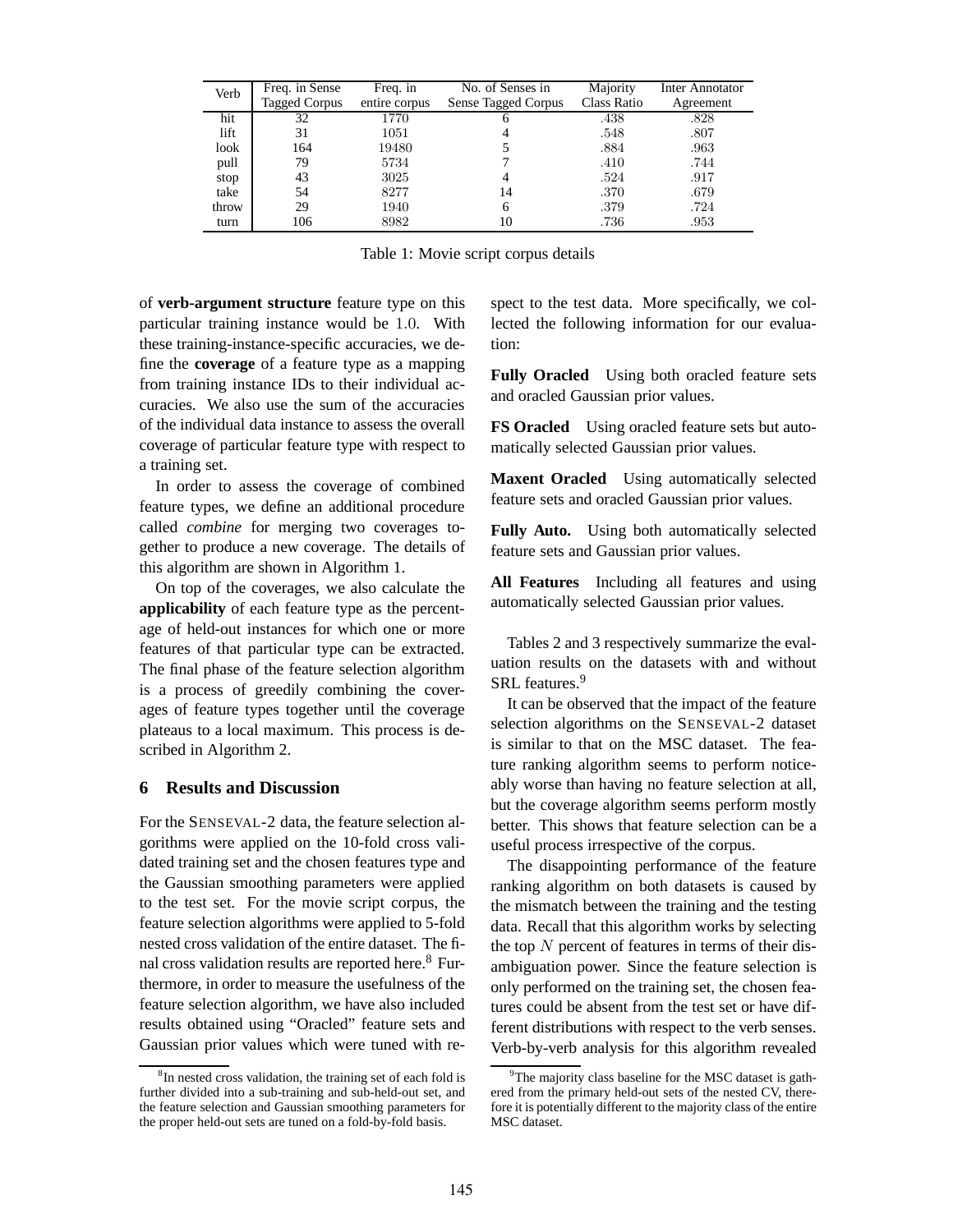#### **Algorithm 1** The algorithm of *combine*, which merges two coverages to produce a new coverage.

- 1: Let  $I$  be the set of IDs of the training instances
- 2: Let  $Coverage_1$  and  $Coverage_2$  be the two coverages to be merged
- 3: Let *NewCoverage* be the combined coverage of *Coverage*<sub>1</sub> and *Coverage*<sub>2</sub>
- 4: **for** i ∈ I **do**
- 5: *NewCoverage* $[i] = \max(Coverage_1[i], Coverage_2[i])$
- 6: **end for**
- 7: Return *NewCoverage*

**Algorithm 2** The incremental process of determining the final set of feature types

- 1: Let  $I$  be the set of IDs of the training instances
- 2: *CurrentCoverage* =  $\{(i \rightarrow 0.0)|i \in I\}$
- 3: Let  $F$  be the set of feature types
- 4:  $Combine(coverage_1, coverage_2) = \{(i \rightarrow max(coverage_1[i], coverage_2[i]))|i \in I\}$
- 5: **while** True **do**<br>6:  $NCs \leftarrow \{\}$
- 6:  $NCs \leftarrow \{\}$  > Initialize a temporary list to hold the new combined coverages 7: **for**  $f_i \in F$  **do**
- 7: **for**  $f_i \in F$  **do**<br>8: *NewCoverc*
- 8:  $NewCoverage_i \leftarrow Combine(CurrentCoverage, Coverage_{f_i})$
- 9: Add *NewCoverage*<sub>i</sub> to *NCs*
- 10: **end for**
- 11: Let *NewCoverage*<sup>\*</sup> ∈ *NCs* be the one with highest overall coverage.  $\triangleright$  Break tie with the lowest applicability.<br>12: **if** *CurrentCoverage* has the same overall coverage as *NewCoverage*<sup>\*</sup> then
- 12: **if** *CurrentCoverage* has the same overall coverage as *NewCoverage*<sup>\*</sup> then
- 13: Break<br>14: **end if**
- 14: **end if**
- 15: *CurrentCoverage* ← *NewCoverage*?
- 16: **end while**

|            | Individual Feature ranking |         |         |       |          | Feat. Coverage<br>Ш |         | Maiority |
|------------|----------------------------|---------|---------|-------|----------|---------------------|---------|----------|
| Dataset    | Fully                      |         | Maxent  | Fully | Ail      | Maxent              | Fully   | Class    |
|            | Oracled                    | Oracled | Oracled | Auto. | Features | Oracled             | Auto.   | Baseline |
| SENSEVAL-2 | .623                       | .615    | .556    | .540  | .574     | .588                | .583    | .396     |
| MSC        | 774                        | 743     | .602    |       | .690     |                     | $.712*$ | .617     |

Table 2: Disambiguation accuracies with SRL features (\* indicates significantly higher performance than the all features baseline (paired *t*-test,  $p > 90\%)$ )

|            | Individual Feature ranking |         |         |       |          | Feat. Coverage |       | Maiority |
|------------|----------------------------|---------|---------|-------|----------|----------------|-------|----------|
| Dataset    | Fully                      |         | Maxent  | Fully | All      | Maxent         | Fully | Class    |
|            | Oracled                    | Oracled | Oracled | Auto. | Features | Oracled        | Auto. | Baseline |
| SENSEVAL-2 | .606                       | .595    | .544    | .529  | .558     | .583           | .576  | .396     |
| MSC        | .780                       | 747     | 554     | .532  | 714      | 721            | .693  | .617     |

Table 3: Disambiguation accuracies without SRL features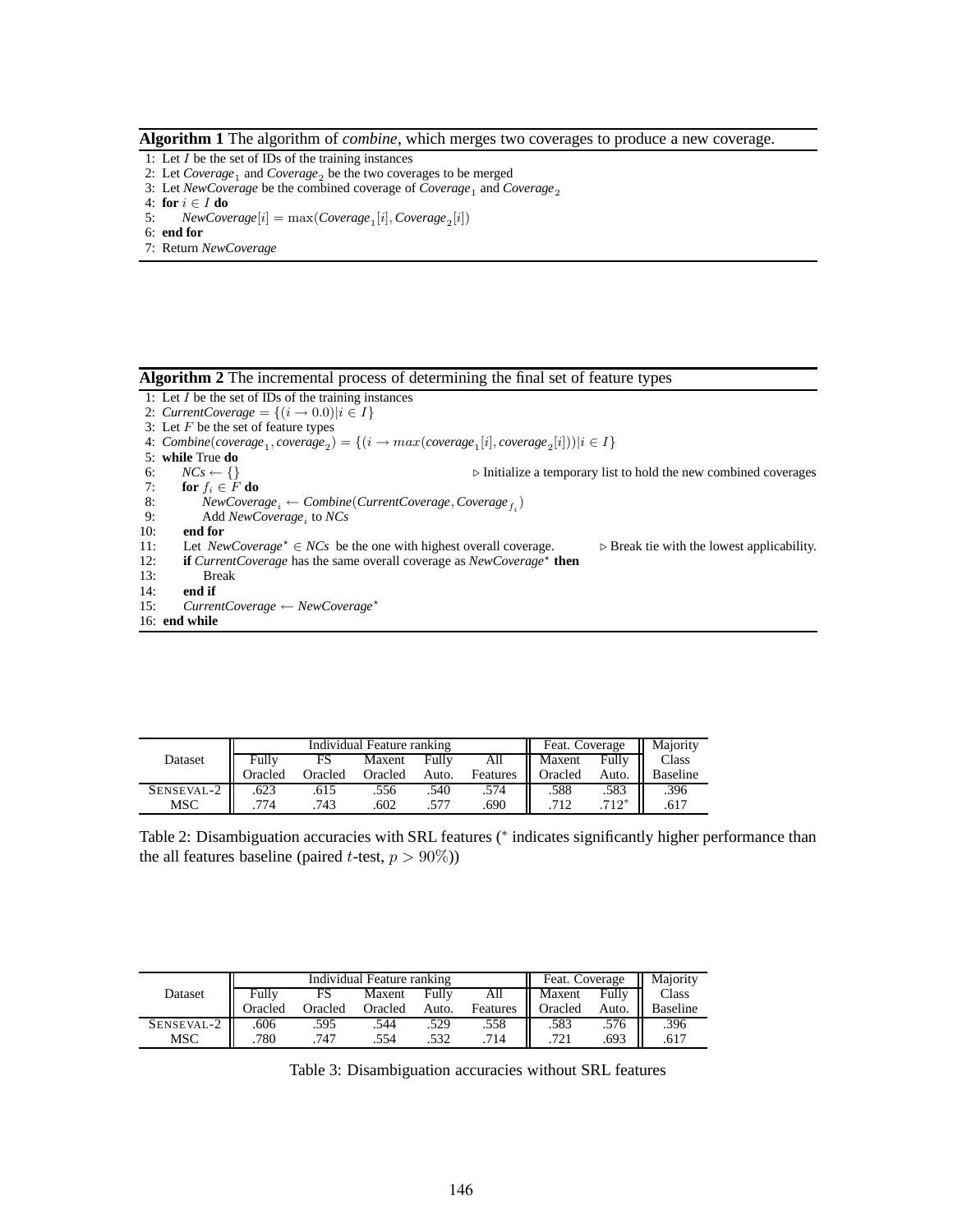that for most verbs, there was very little correlation between the training data and the test data in terms of the value of  $N$  verses the disambiguation performance. This is why this algorithm consistently selected suboptimal feature sets which resulted in the poor performance. This mismatching problem is especially severe for the MSC corpus which contains many verb senses that occur only once.

On the other hand, the performance of the coverage based algorithm tends to be similar to or better than that of using all the features. Recall that this algorithm selects feature types in such a way that the coverage of the final feature set is maximized. As a result, even feature types which performed poorly on the training set may be selected as long as they performed well on some of the training instances that other features performed poorly on. Therefore, the features chosen by this algorithm are less likely to overfit the training data.

Overall, it can be observed that for both datasets, most of our automatic classifiers outperform the majority class baseline, which is very encouraging. For the SENSEVAL-2 dataset, the classifiers with SRL features consistently outperform those without. However, for the MSC dataset, the results of the nested cross validation showed that the performance of the automatic classifiers with the SRL features does not consistently outperform those without the SRL features; the oracled classifiers constructed without the SRL features actually consistently outperformed those with the SRL features.

The differences between the results obtained from the two datasets make it difficult to conclude categorically whether SRL can indeed help VSD. However, a closer examination of the datasets reveals that errors in the output of the semantic role labeler, the intransitivity of the verbs, unresolved anaphors, and verbal multiword expressions (verbal MWEs) are the main reasons for the lack of positive contribution from the SRL features.

Most of the verbs on which SRL features performed poorly are intransitive, which means that only one argument type semantic role is available – the subject or the agent role, which mostly occurs to the left of the verb. However, the feature ranking algorithm showed that most of the useful features occur to the **right** of the verb, which is why SRL features tend to perform poorly on intransitive verbs.

The unresolved anaphors also limited the effectiveness of SRL features because they carry almost no disambiguation information, no matter which semantic role they take, and they occur in a significant number of sentences. The anaphor problem is slightly more pronounced in the movie script corpus, because its texts tend to describe consecutive actions performed by the same actor(s) and involving the same objects in the scene, and therefore anaphors tend to occur more frequently.

Verbal MWEs such as *take off* are not detected as a single lexical item, and the verbs themselves tend to have no suitable sense as far as WordNet is concerned. However, they often occur more than once in the data, and since the annotators were forced always to pick at least one sense, these expressions tend to end up as noise in the data.

Finally, it is also possible that the lack of training data in the MSC corpus contributed to the poor performance, since almost every verb in the MSC corpus contains two or more senses which occur less than twice.

### **7 Conclusions and Future Work**

In this paper, we have presented our research on using multi-semantic-role based selectional preferences obtained from a state-of-the-art semantic role labeler. We have shown that this particular type of selectional preferences can indeed improve the performance of verb sense disambiguation. However, this improvement still depends on the performance of the semantic role labeler, the transitivity of the verbs, the resolution of anaphors, and the identification of verbal MWEs.

In future research, we hope to focus on integrating more competent anaphora resolution systems and verbal MWE detectors into our existing VSD framework, and investigating how to mitigate the errors in the semantic role labeler.

### **Acknowledgements**

We would like to thank the three anonymous reviewers for their valuable input on this research. The research in this paper has been supported by the Australian Research Council through Discovery Project grant number DP0663879, and also NTT Communication Science Laboratories, Nippon Telegraph and Telephone Corporation.